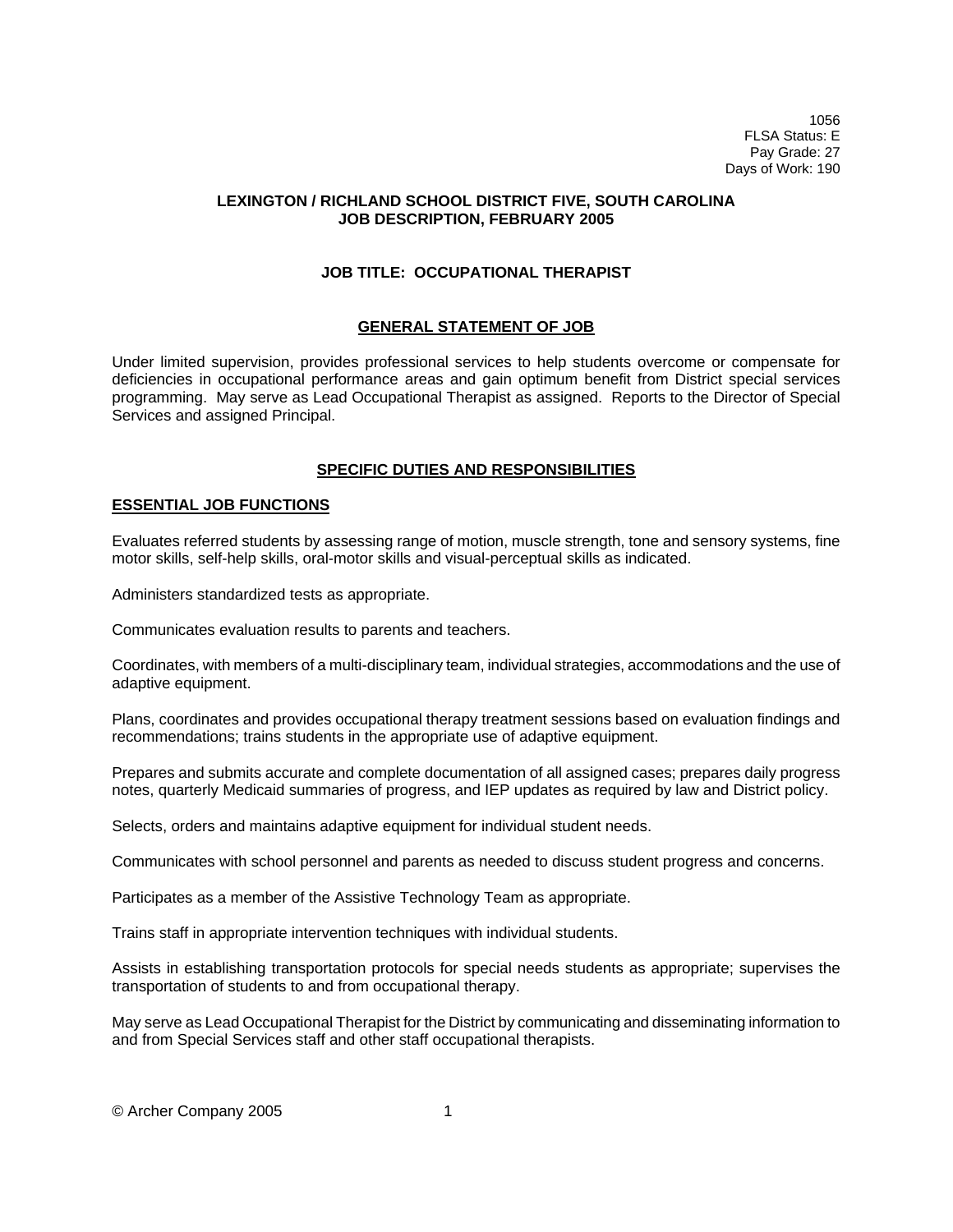#### OCCUPATIONAL THERAPIST 1056

Maintains awareness and expertise in current professional research, trends and methodologies as they apply to school physical therapy services; attends training, conferences, workshops, etc., as appropriate to enhance job knowledge and skills.

Receives and responds to inquiries, concerns and complaints from staff, parents, medical personnel and students regarding physical therapy services.

Prepares and/or processes evaluation reports, intervention plans, case notes, other records, reports, memos, correspondence, etc.

Operates a vehicle, power wheelchair, manual wheelchair, and a variety of office equipment such as a computer, printer, fax machine, copier, calculator, telephone, audio-visual equipment, etc.; uses splints, braces, other adaptive equipment and physical therapy supplies, clerical / copier / computer supplies, small hand tools, etc.

Interacts and communicates with various groups and individuals such as the immediate supervisor, coworkers, other District / school administrators and staff, students, parents, medical professionals, community / government agencies, vendors, and the general public.

### **ADDITIONAL JOB FUNCTIONS**

Supervises activities of assigned interns.

Performs routine administrative/office tasks as required, including but not limited to preparing reports and correspondence, copying and filing documents, answering the telephone, sending and receiving faxes, entering and retrieving computer data, ordering supplies, etc.

Performs related duties as required.

#### **MINIMUM TRAINING AND EXPERIENCE**

Requires a Master's degree in occupational therapy, rehabilitation science or related field supplemented by nine to twelve months of experience providing occupational therapy services, preferably in an educational setting, or an equivalent combination of education, training and experience that provides the required knowledge, skills and abilities. Must possess current, valid certification by the S.C. Board of Occupational Therapy Examiners. Must possess a valid state driver's license.

### **MINIMUM QUALIFICATIONS OR STANDARDS REQUIRED TO PERFORM ESSENTIAL JOB FUNCTIONS**

**Physical Requirements:** Requires medium work that involves walking, standing, stooping, stretching, reaching, lifting, pulling, pushing most of the time and also involves exerting between 20 and 50 pounds of force on a recurring basis, or considerable skill, adeptness and speed in the use of fingers, hands or limbs in tasks involving very close tolerances or limits of accuracy.

**Data Conception**: Requires the ability to compare and/or judge the readily observable functional, structural or compositional characteristics (whether similar to or divergent from obvious standards) of data, people or things.

© Archer Company 2005 2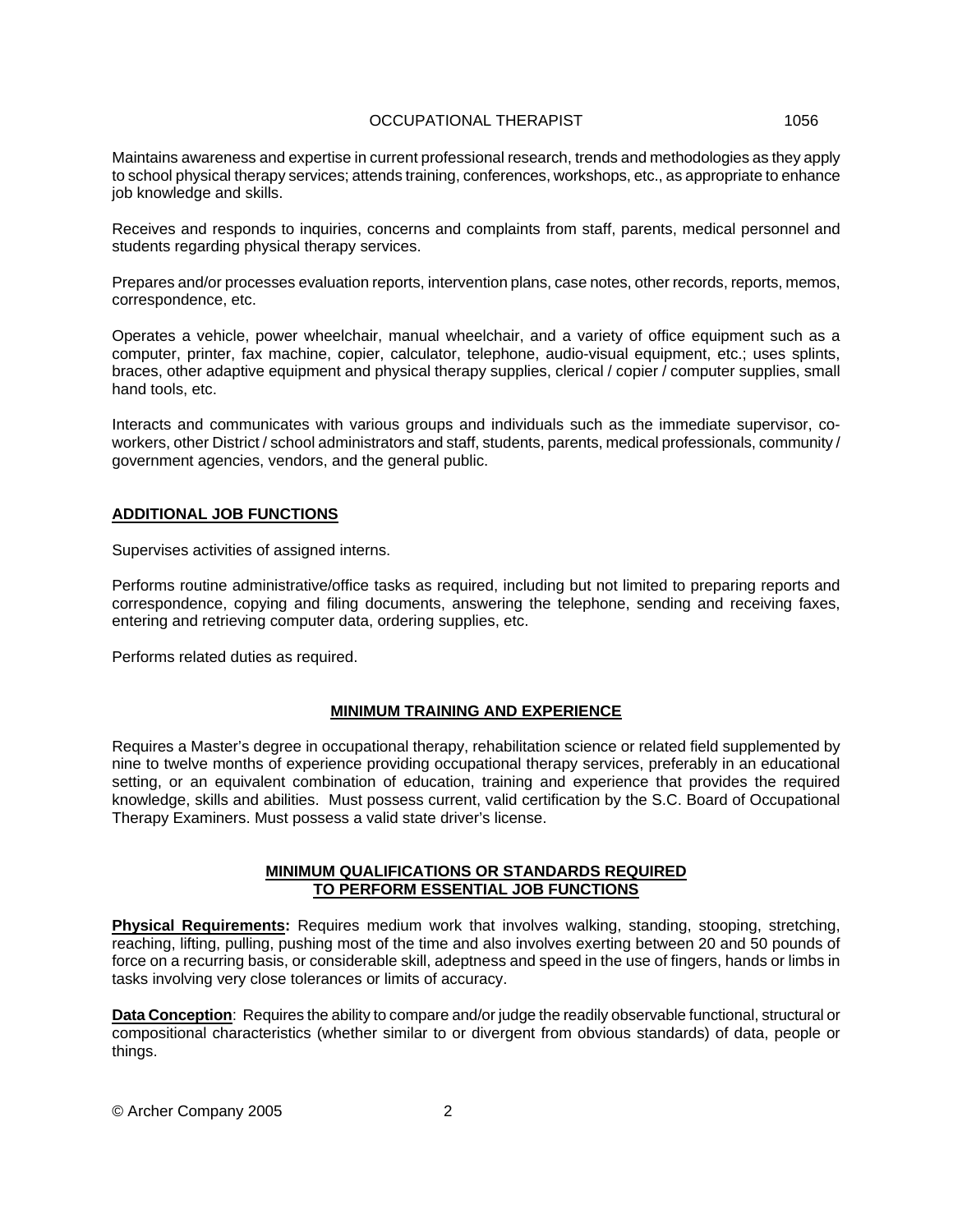**Interpersonal Communications**: Requires the ability of speaking and/or signaling people to convey or exchange information. Includes receiving assignments and/or direction from supervisor, instructing students / parents / school staff, and coordinating the work of others.

**Language Ability**: Requires ability to read a variety of reports and documentation, policy and procedure manuals, occupational therapy texts, professional journals, etc. Requires the ability to prepare therapy plans, reports, records, recommendations, correspondence, etc., with proper format, punctuation, spelling and grammar, using all parts of speech. Requires the ability to speak with and before others with poise, voice control and confidence.

**Intelligence**: Requires the ability to apply principles of logical thinking to define problems, collect data, establish facts and draw valid conclusions; to deal with several abstract and concrete variables. Requires the ability to apply to learn and understand relatively complex principles and techniques; to make independent judgments in absence of supervision; to acquire knowledge of topics related to primary occupation. Must have the ability to comprehend and interpret received information.

**Verbal Aptitude**: Requires the ability to record and deliver information, to explain procedures, to follow and give verbal and written instructions; to counsel and teach students, employees and parents. Must be able to communicate effectively and efficiently with persons of varying ages and educational/cultural backgrounds and in a variety of technical and/or professional languages including occupational / physical therapy, special education, counseling, etc.

**Numerical Aptitude**: Requires the ability to add and subtract totals, to multiply and divide, to determine percentages and decimals and to determine time. Must be able to use advanced applications of statistics.

**Form/Spatial Aptitude**: Requires the ability to inspect items for proper length, width and shape; and visually read various information.

**Motor Coordination**: Requires the ability to coordinate hands and eyes using office equipment, wheelchairs and other adaptive equipment; to operate motor vehicles.

**Manual Dexterity**: Requires the ability to handle a variety of items, keyboards, office equipment, control knobs, buttons, switches, catches, tools, etc. Must have moderate levels of eye/hand/foot coordination.

**Color Discrimination**: Requires the ability to differentiate colors and shades of color.

**Interpersonal Temperament**: Requires the ability to deal with people beyond giving and receiving instructions. Must be adaptable to performing under stress when confronted with emergency situations or tight deadlines. The worker may be subject to danger or risk to a slight degree and to tension as a regular, consistent part of the job.

**Physical Communications**: Requires the ability to talk and hear: (talking: expressing or exchanging ideas by means of spoken words; hearing: perceiving nature of sounds by ear).

## **PERFORMANCE INDICATORS**

**Knowledge of Job:** Has thorough knowledge of the methods, procedures and policies of the Lexington Richland School District Five as they pertain to the performance of duties of the Occupational Therapist. Has thorough knowledge of the organization of the District. Is knowledgeable in the laws, ordinances, standards and regulations pertaining to the specific duties and responsibilities of the position. Is able to make sound, educated decisions. Has the ability to plan and develop daily, short- and long-term goals related to District

© Archer Company 2005 3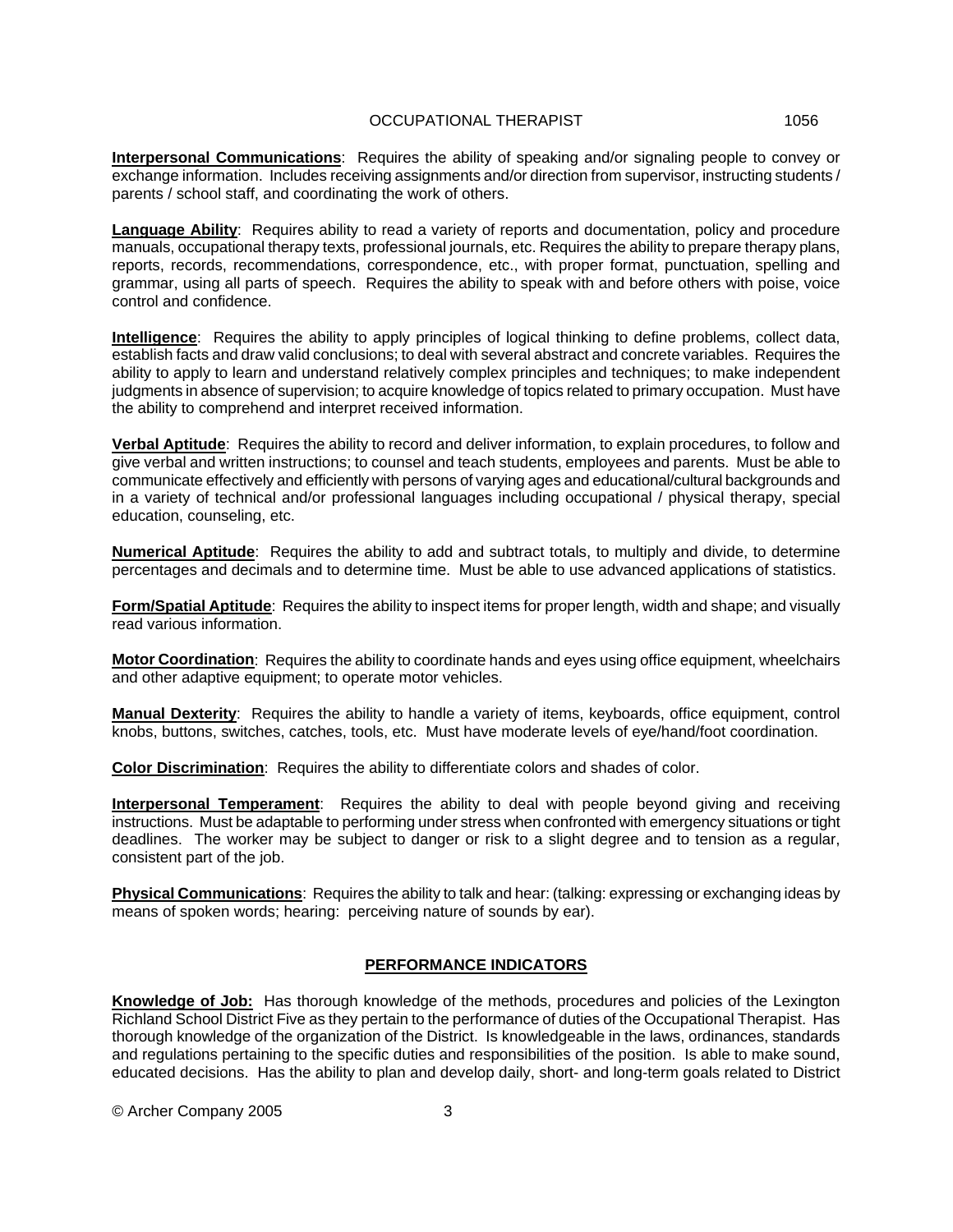## OCCUPATIONAL THERAPIST 1056

purposes. Is able to take the initiative to complete the duties of the position without the need of direct supervision. Has the ability to plan, organize and prioritize daily assignments and work activities. Has comprehensive knowledge of the theories, methods, practices and materials of occupational therapy. Has thorough knowledge in the areas of special education, special needs assessment, pediatric rehabilitation, etc.; has working knowledge of related physical and speech therapy. Is able to interpret and take into consideration evaluations and recommendations of psychologists and medical professionals. Is able to review and analyze standardized test results, and use results appropriately in therapy treatment planning processes. Knows how to conduct thorough sensory-motor skill evaluations of students. Is able to plan and implement effective occupational therapy strategies in cooperation with other special services team members. Knows how to develop effective relationships with assigned students. Is able to properly lift, carry, handle and otherwise work with medically fragile children. Knows how to maintain effective relationships with personnel of other departments, professionals and members of the public through contact and cooperation. Is able to provide effective leadership and coordination as assigned. Has the ability to offer training and assistance to coworkers and employees of other departments as required. Is able to read and interpret complex materials pertaining to the responsibilities of the job. Is able to assemble and analyze information and make written reports and records in a concise, clear and effective manner. Has comprehensive knowledge of the terminology and various professional languages used within the department. Has knowledge of proper English usage, grammar, punctuation and spelling; has the mathematical ability to handle required calculations. Has knowledge of and is able to use modern office practices and equipment, including computers. Knows how to react calmly and quickly in emergency situations; is able to handle volatile situations calmly and professionally. Has the ability to learn and utilize new skills and information to improve job performance and efficiency.

**Quality of Work**: Maintains high standards of accuracy in exercising duties and responsibilities. Exercises immediate remedial action to correct any quality deficiencies that occur in areas of responsibility. Maintains high quality communication and interaction with internal and external entities with whom the position interacts.

**Quantity of Work**: Performs described Essential Functions and related assignments efficiently and effectively in order to produce quantity of work which consistently meets established standards and expectations.

**Dependability**: Assumes responsibility for completing assigned work. Completes assigned work within deadlines in accordance with directives, policy, standards and prescribed procedures. Maintains accountability for assigned responsibilities in the technical, human and conceptual areas.

Attendance: Attends and remains at work regularly and adheres to policies and procedures regarding absenteeism and tardiness. Provides adequate notice to higher management with respect to vacation time and leave requests.

**Initiative and Enthusiasm**: Maintains an enthusiastic, self-reliant and self-starting approach to meet job responsibilities and accountabilities. Strives to anticipate work to be accomplished, and initiates proper and acceptable action for the completion of work with a minimum of supervision and instruction.

**Judgment**: Exercises analytical judgment in areas of responsibility. Identifies issues or situations as they occur and specifies decision objectives. Identifies or assists in identifying alternative solutions to issues or situations. Implements decisions in accordance with prescribed and effective policies and procedures and with a minimum of errors. Seeks expert or experienced advice where appropriate and researches issues, situations and alternatives before exercising judgment.

**Cooperation**: Accepts supervisory instruction and direction and strives to meet the goals and objectives of same. Questions such instruction and direction when clarification of results or consequences are justified, i.e., poor communications, variance with established policies or procedures, etc. Offers suggestions and recommendations to encourage and improve cooperation intra- and inter-departmentally.

© Archer Company 2005 4